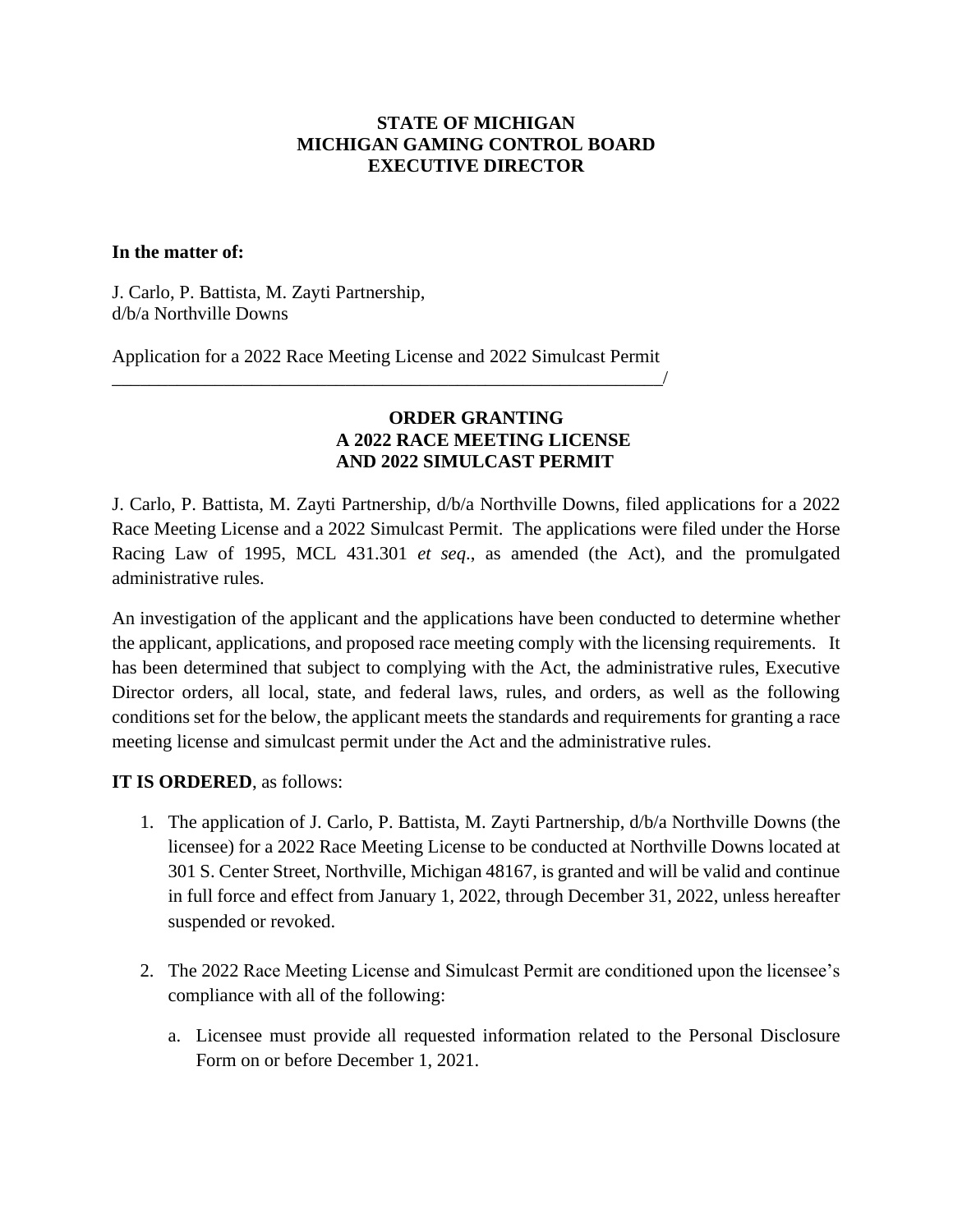- b. Immediately inform the Executive Director in writing of any changes or amendments in the licensee's ownership, including but not limited to:
	- Affiliates, stockholders, shareholders;
	- Partners, members, officers, directors;
	- Officials, and employees participating in, involved in, or otherwise having to do with horse racing, pari-mutuel wagering or simulcasting; and
	- Any person who has significant control over the horse racing, pari-mutuel wagering, or simulcasting at the licensee's race meeting.

Any change in the holders of the 2022 Race Meeting License must be first approved by the Executive Director in accordance with the Act and administrative rules.

- c. Notify the Executive Director in writing prior to initiation or commencement of any proposed extensions, additions, modifications or improvements to the racecourse, roadways, parking lots, buildings, stables, lighting and electrical service, plumbing, public utilities, drainage, totalisator system and equipment, hardware and software for all approved methods of conducting pari-mutuel wagering, and security on the grounds of the licensed track where the licensee is conducting its race meeting MCL 431.307(4).
- d. Notify the Executive Director in writing of the names and addresses of proposed racing officials not less than 30 days before the start of the licensee's 2022 live race meeting Administrative Rule 1095(29). For each racing official position, the licensee must also name an employee to use in a backup capacity. For the duration of the 2022 Race Meeting License, the licensee must promptly notify the Executive Director in writing of all changes in status of approved racing officials and of proposed new racing officials.
- e. Provide security at all times so as to reasonably ensure the safety of all persons and horses on the grounds and to protect and preserve the integrity of horse racing, parimutuel wagering, and simulcasting at licensed race meetings. MCL 431.307(2) and Administrative Rule 1095(2).
- f. Ensure that only authorized persons enter any restricted areas including, but not limited to, the restricted area of the grandstand, the stables, and paddocks, and where applicable, those persons must be wearing on his or her outer apparel a valid identification card issued by the Michigan Gaming Control Board. Administrative Rule 1101(1) and 1101(2).
- g. For the duration of the 2022 Race Meeting License and Simulcast Permit, have a fully executed written contract with a certified horsemen's organization, to be able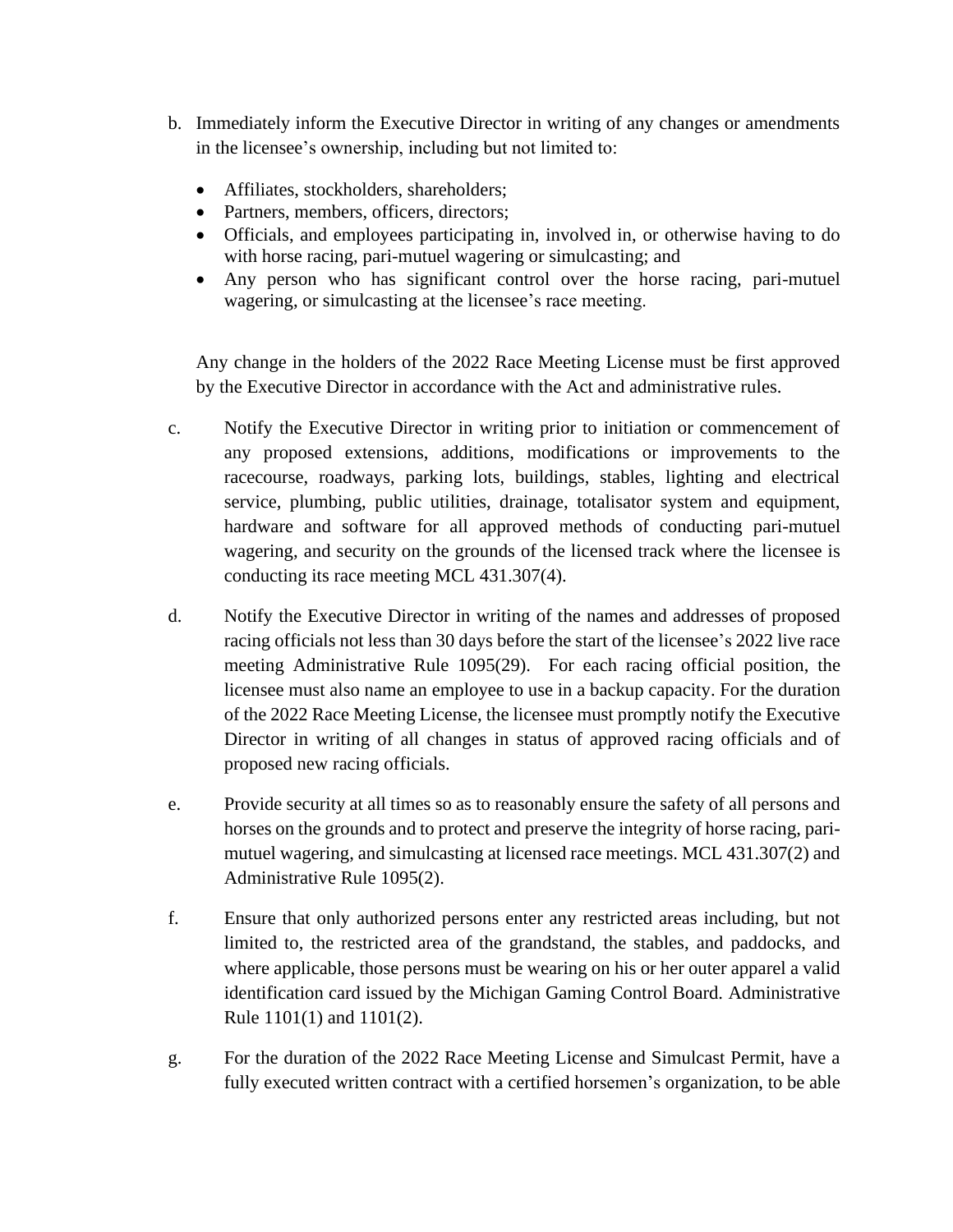to conduct live or simulcast horse races with pari-mutuel wagering on the results of the horse races in 2022. MCL 431.318(2)(a).

- h. Submit all financial reports upon request. MCL 431.307(5).
- i. Have all forms of pari-mutuel wagering it intends to conduct pre-approved by the Executive Director. MCL 431.317(1) and Administrative Rule 2070.
- j. Immediately inform the Executive Director in writing and provide copies of any notification it receives from any local, state, or federal agency other than the Michigan Gaming Control Board. MCL 431.307(5).
- k. Before March 31, 2022, the licensee must file with the Executive Director a certified statement of receipts from all sources during the previous calendar year and of all expenses and disbursements, itemized in a manner and on a standardized form as directed by the state treasurer, showing the net revenue from all sources derived by the holder of the license. MCL 431.315(1).
- l. Must fix, repair, maintain, replace, and/or improve the licensed premises in a timely manner as directed by the Executive Director or his or her designee.
- 3. The licensee, in cooperation with the track licensee, must conspicuously post at each entrance and exit of the racetrack and at each location on the racetrack where wagers on horse races are accepted, a visually prominent sign that contains the toll-free compulsive gaming help line number (800-270-7117). MCL 431.309a. The licensee must also include the toll-free compulsive gaming help line number (800-270-7117) in a prominent manner on all advertisement and promotional materials.
- 4. The licensee, in cooperation with the track licensee, department of human services, and persons that provide point of sale devices or automated teller machine services on the licensed premises, must prevent individual's access to cash benefits from Michigan bridge cards through a point of sale device or withdrawal from an automated teller machine on the licensed premises. MCL 431.309b.
- 5. The licensee must implement the emergency preparedness plan, referenced in its 2022 Race Meeting License application, together with any additional requirements or clarifications on said plan requested of the licensee by the Executive Director, throughout and for the duration of its 2022 Race Meeting License and Simulcast Permit. Any proposed changes, updates, or amendments to said plan must be promptly submitted in writing to the Executive Director.
- 6. Standardbred Race Meeting: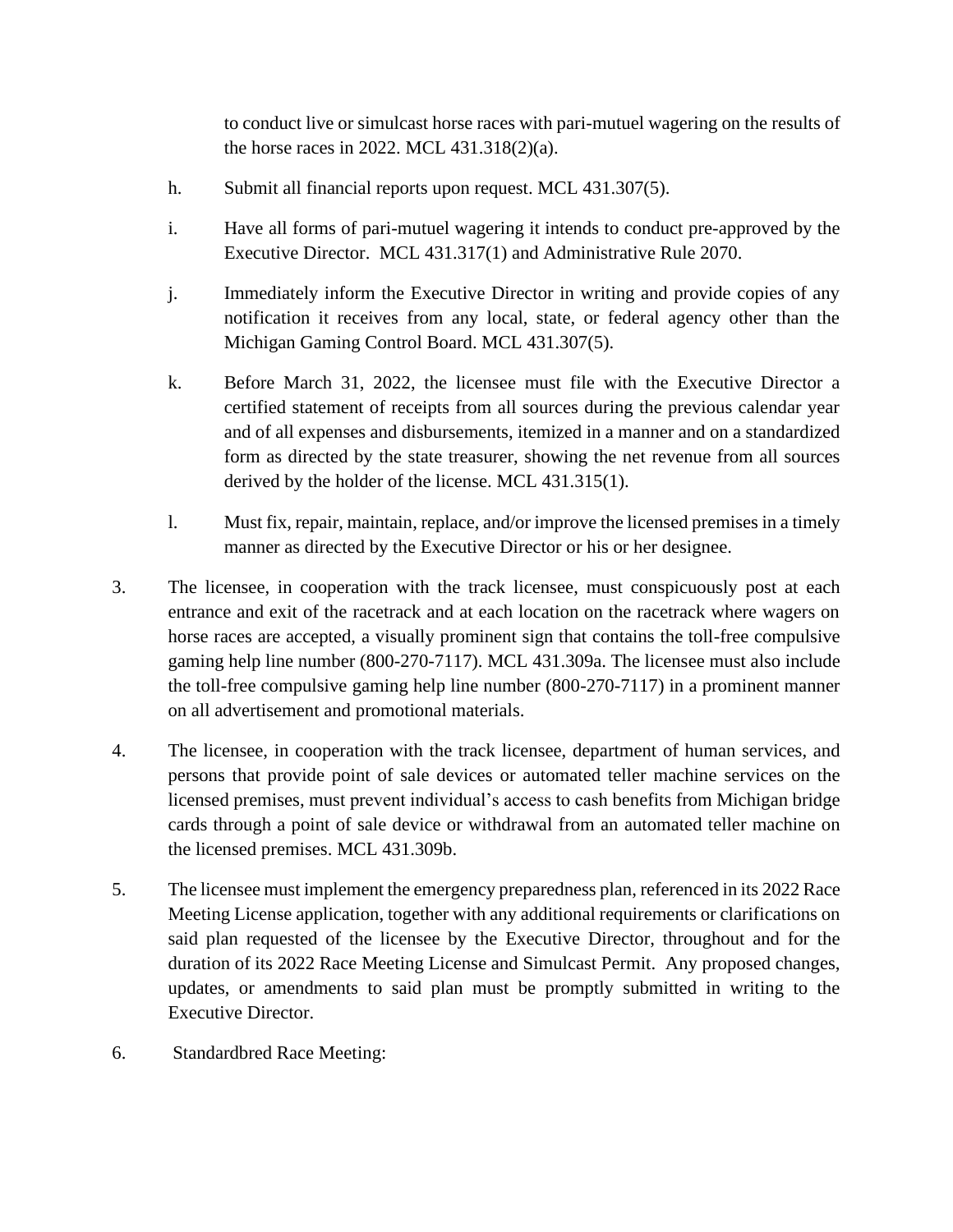a. The licensee is allocated the following Standardbred horse racing dates in 2022 on which live horse racing shall be conducted by the licensee during the term of its 2022 Race Meeting License:

> A total of 62 Standardbred race dates, from Friday, March 11, 2022, through Saturday, June 25, 2022, resuming Friday, September 9, 2022, through Saturday, December 17, 2022, with live racing to be held two days per week, Fridays and Saturdays, with no less than 8 live horse races programmed per race date and with no more than 16 live horse races per race day. Post time for the first race is 7:30 p.m., any purse race scheduled at a different post time must be approved by the Executive Director.

- b. Each of the foregoing live racing dates allocated herein shall be utilized by the licensee to conduct live Standardbred horse races with pari-mutuel wagering on the results of horse races, unless the date is hereafter cancelled by order of the Executive Director. Live racing dates allocated herein will not be cancelled except for those reasons permissible under the Act and administrative rules, including but not limited to budgetary reductions, insufficient staff, insufficient appropriations, or upon request of the licensee for good cause shown in accordance with MCL 431.312.
- 8. Simulcast Permit:
	- a. Subject to statutory exceptions, simulcasting is conditioned on the holder of the license conducting not fewer than 8 live horse races on each live racing date allocated in the holder's race meeting license. Further, and still subject to statutory exceptions, a race meeting licensee shall not conduct simulcast wagering unless the race meeting licensee conducts 30 or more live racing days in that calendar year. MCL 431.318.
	- b. The licensee is granted a 2022 Simulcast Permit from January 1, 2022, through December 31, 2022. It is understood that no simulcasting will take place on April 17, November 24, or December 24 and 25, 2022. This permit authorizes the licensee to simulcast horse races to and from its race meeting to the full extent permitted by the Act and administrative rules during the term of its 2022 Race Meeting License. MCL 431.318.
	- c. The licensee is granted permission to combine pari-mutuel wagers made under this license on interstate simulcast races with pari-mutuel wagers made at out-of-state sending host tracks on the same races to form common pari-mutuel pools created at out-of-state sending host tracks. MCL 431.318(3).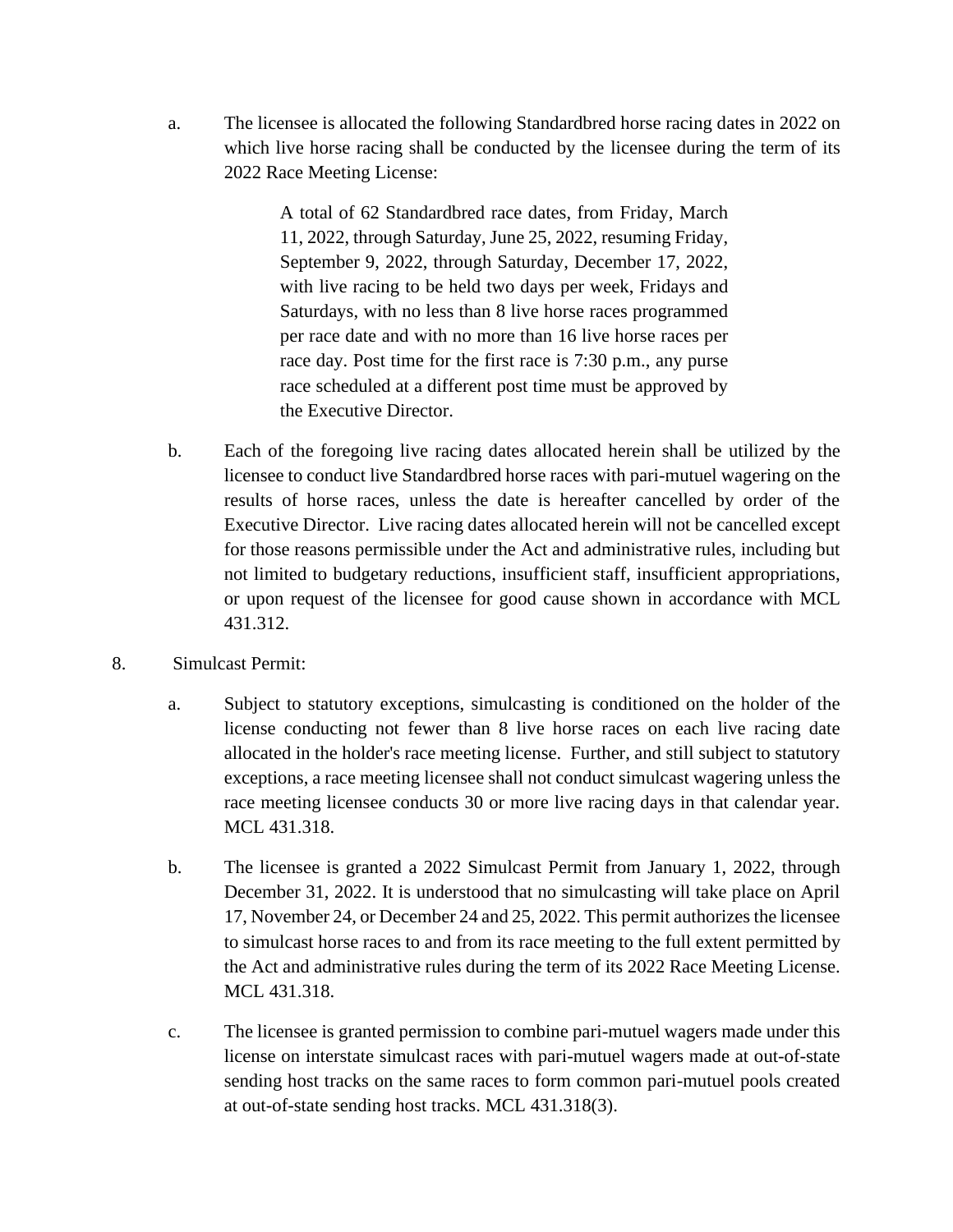- d. The licensee is authorized to transmit simulcasts of live horse races conducted under this 2022 Race Meeting License to locations outside of this state in accordance with the Interstate Horse Racing Act of 1978, 15 U.S.C. 3001 *et seq*., as amended, or any other applicable laws. MCL 431.318(5). Furthermore, the licensee is permitted to combine pari-mutuel pools on such simulcast races created under the laws of the jurisdiction in which the receiving entities are located in a common pool with pari-mutuel pools on the same races created at the licensee's track.
- e. For the duration of the 2022 Race Meeting License and Simulcast Permit, the licensee must have a fully executed written contract with a totalisator company on or before December 31, 2021, to be able to conduct live or simulcast horse races with pari-mutuel wagering on the results of the horse races in 2022.
- f. All simulcasts to or from the race meeting during the term of the 2022 Race Meeting License and Simulcast Permit must at all times be conducted in compliance with the Act, administrative rules and orders of the Executive Director and applicable provisions of the Interstate Horse Racing Act of 1978, 15 U.S.C. 3001 *et seq*., as amended.
- g. The export simulcast wagering agreement template submitted with the licensee's 2022 Simulcast Permit application is hereby approved. Any changes to the template must be submitted in writing to the Executive Director for approval or denial not less than thirty (30) days prior to distribution of said agreement.
- h. Promptly forward to the Executive Director all copies of and all summaries of all simulcast wagering agreements that it enters into to either transmit or receive simulcast race signals; all such agreements must be provided to the Executive Director prior to receiving any remuneration from said agreements. MCL 431.307(5).
- i. Any changes in the licensee's simulcast schedule or format must be submitted in writing to the Executive Director for approval prior to the changes. MCL 431.318(2)(i) and Administrative Rule 2015(1). In such cases where the change is an emergency cancellation or substitution and there is insufficient time to request and receive prior written approval from the Executive Director, the licensee must promptly notify the Executive Director in writing of the emergency changes or substitutions.
- j. The licensee must promptly pay an amount contractually agreed upon to the horsemen's simulcast purse account. MCL 431.319.